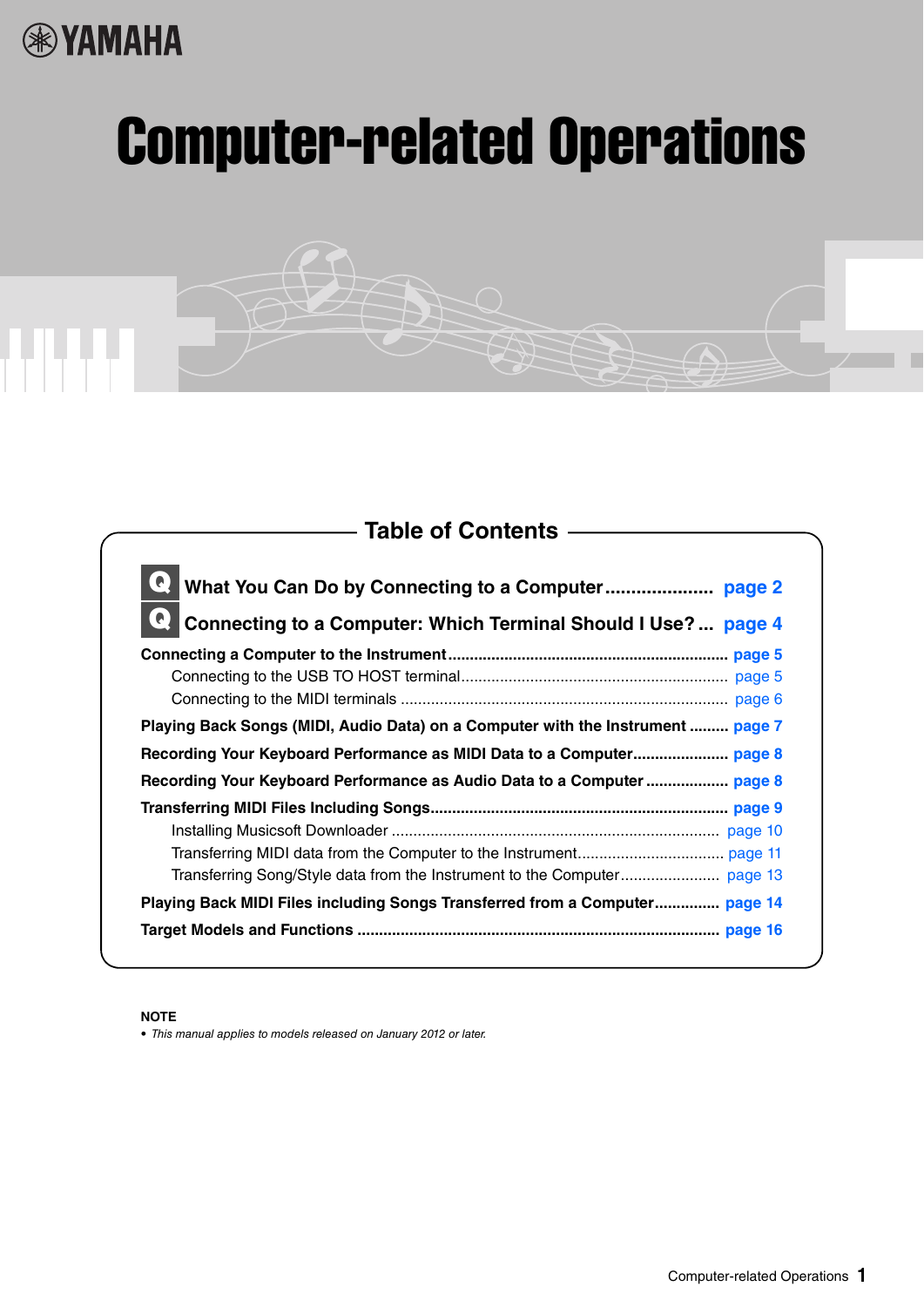# <span id="page-1-0"></span>What You Can Do by Connecting to a Computer

Most all digital musical instruments are compatible with MIDI (Musical Instrument Digital Interface). With this technology, the instrument can communicate with a connected computer, transmitting/receiving MIDI data, including keyboard performance information and Song playback data. Some models can also transmit audio data, although compatible data differs depending on the particular instrument.

Please refer to the end of this manual or the Owner's Manual supplied with your instrument.

#### **NOTE**

• For details about MIDI, refer to "MIDI Basics" on the following web site: http://download.yamaha.com/ After selecting your country and clicking on "Manual Library" from the "Support" page, select the desired Language, and then enter "MIDI Basics" into the search box.

#### **[Playing Back Songs \(MIDI, Audio Data\) on a Computer with the Instrument](#page-6-0) … [page 7](#page-6-0)**

**Playing back MIDI Song files:** You can play back MIDI Song files on a computer using the Voice sounds of the instrument with MIDI file playback apps.

**Playing back Audio song data:** You can play back audio data through the built-in speakers of this instrument with audio playback apps.



#### **[Recording Your Keyboard Performance as MIDI Data to a Computer](#page-7-0) … [page 8](#page-7-0)**

Your keyboard performance can be recorded as MIDI events to music software on a computer. Depending on the application, the recorded data can be edited in various ways, and even converted to notation.



#### **[Recording Your Keyboard Performance as Audio Data to a Computer](#page-7-1) … [page 8](#page-7-1)**

Your keyboard performance can be recorded as audio data to a computer with a DAW (Digital Audio Workstation) app or hardware. Depending on the particular application, the recorded data can be edited in various ways.

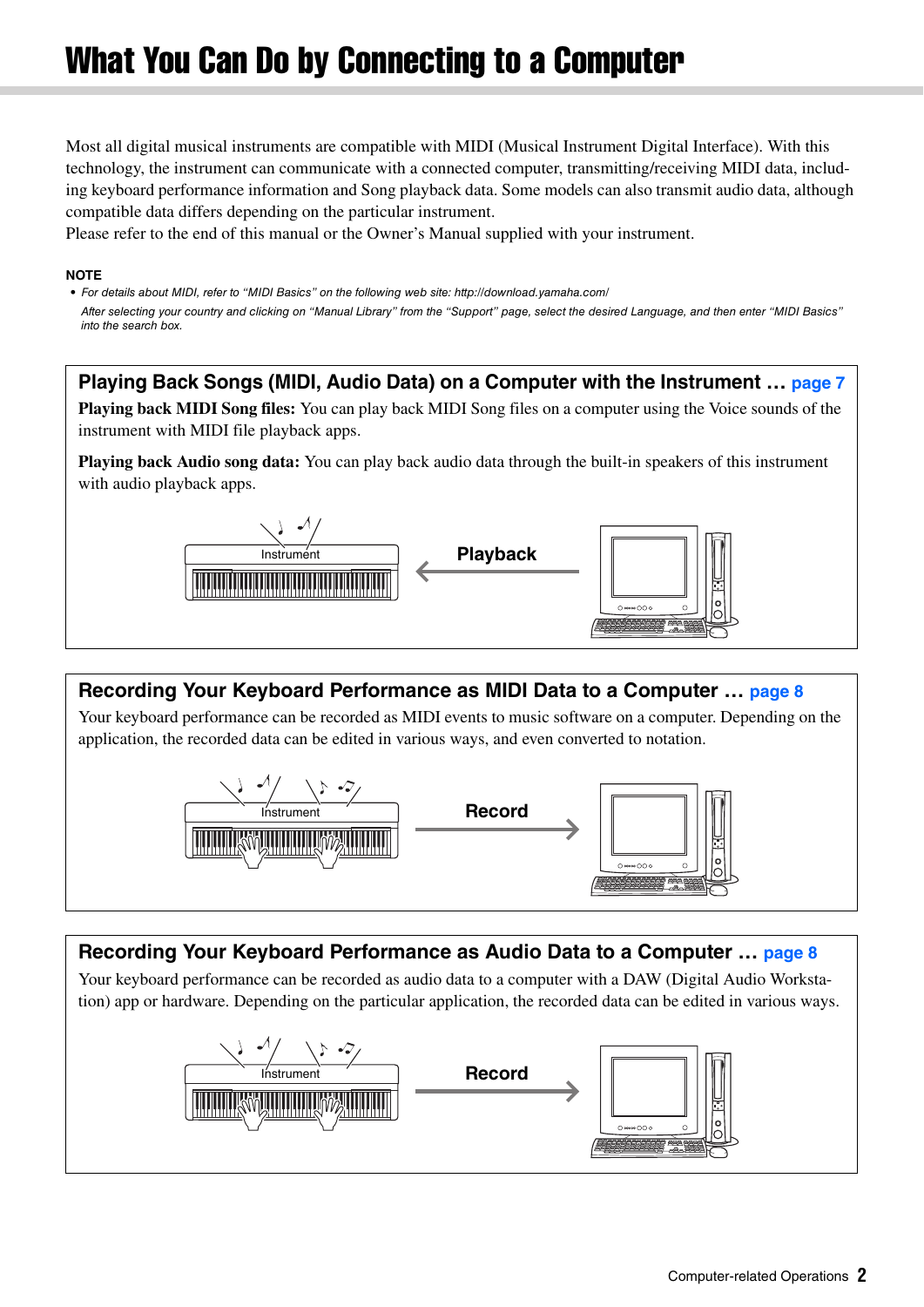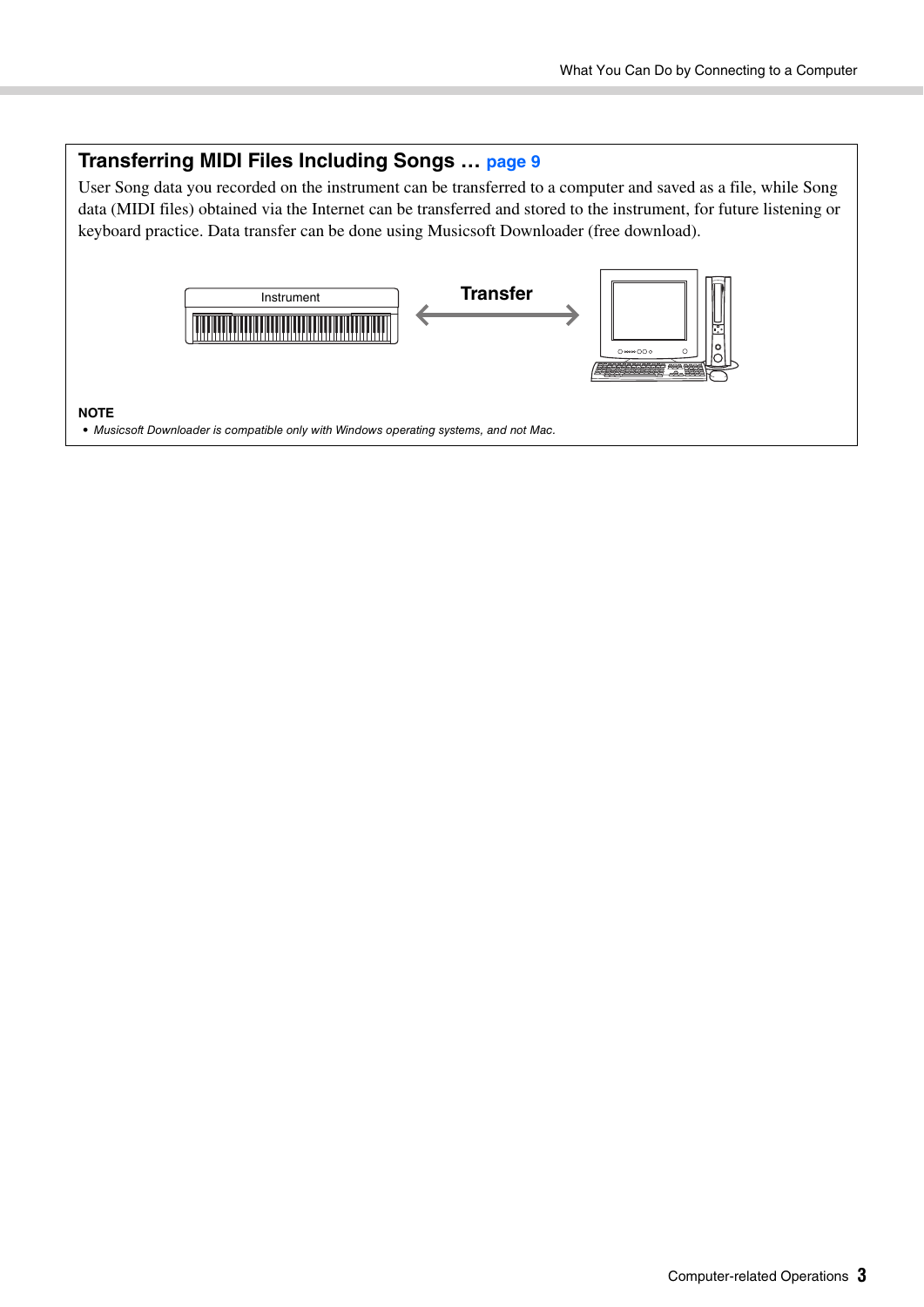# <span id="page-3-0"></span>Connecting to a Computer: Which Terminal Should I Use?

Most MIDI instruments are equipped with MIDI terminals or a USB TO HOST terminal for connecting to a computer. Confirm which terminal your instrument is equipped with.





In this case, the instrument can be connected to the computer via MIDI cables and a USB-MIDI interface such as the Yamaha UX16.

If the instrument is equipped with both terminals, we recommend you use the USB TO HOST terminal, since there is need for only one cable and multiple ports can be supported.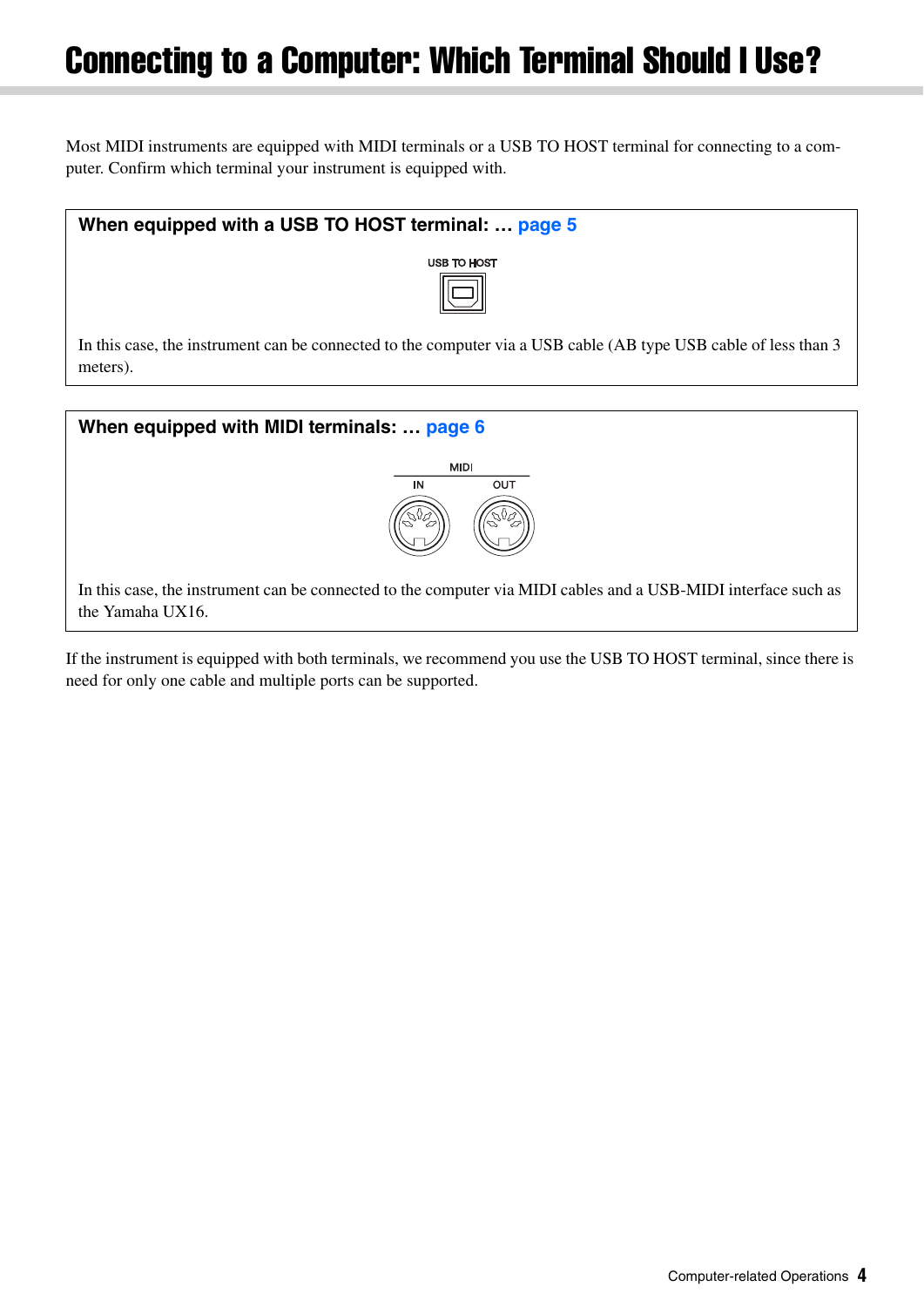# <span id="page-4-1"></span><span id="page-4-0"></span>**Connecting to the USB TO HOST terminal**

### **Precautions when using the USB TO HOST terminal**

When connecting the computer to the USB TO HOST terminal, make sure to observe the following points to avoid freezing the computer and corrupting or losing the data.

#### **NOTICE**

- *Use an AB type USB cable of less than 3 meters. USB 3.0 cables cannot be used.*
- *Before turning on the power to the instrument, connect the computer to the USB TO HOST terminal.*
- *While the computer is connected to the instrument, you should wait for six seconds or more between these operations: (1) when turning the power of the instrument off then on again, or (2) when alternately connecting/disconnecting the USB cable.*

If the computer or the instrument freezes, restart the application software or the computer OS, or turn the power to the instrument off then on again.

### ■ System requirements and setup

#### **For MIDI Transfer**

#### **Operating System (OS)**

Windows 7 SP1 (32-bit/64-bit), Windows 8.1 (32-bit/64-bit), Windows 10 (32-bit/64-bit) Mac OS X 10.11.0 – 10.13.x

#### **NOTICE**

*• Never use a computer having a different OS from those above. Doing so may cause problems.* 

### **Yamaha Standard USB-MIDI driver**

Normally, a USB driver is not required. However, if data communication is unstable or some problem occurs with any operations in this manual, download and install the Yamaha Standard USB-MIDI driver, available at the following URL:

#### **http://download.yamaha.com/**

\* After selecting your country and clicking on "Firmware/Software Updates" from the "Support" page, select the Product Category, and then enter "USB-MIDI" into the search box.

Select the USB-MIDI driver for the OS on your computer from the search results. Follow the Installation Guide in the package file to install the driver to the computer.

#### **NOTE**

- For models equipped with audio communication capability, install the Yamaha Steinberg USB Driver.
- For Mac OS computers, you can use the standard driver available on the Mac OS; there is no need to install another driver.
- Depending on the computer OS used, the Yamaha Standard USB-MIDI driver may be incompatible with the instrument.

#### **For Audio Transfer**

**For Windows:** Download and install the Yamaha Steinberg USB Driver, available at the following URL:

#### **http://download.yamaha.com/**

\* After selecting your country and clicking on "Firmware/Software Updates" from the "Support" page, select the Product Category, and then enter "Yamaha Steinberg USB Driver" into the search box.

Refer to the URL above for information on system requirements.

Follow the Installation Guide in the package file to install the driver to the computer.

**For Mac:** Standard driver on Mac OS can be used; there is no need to install another driver.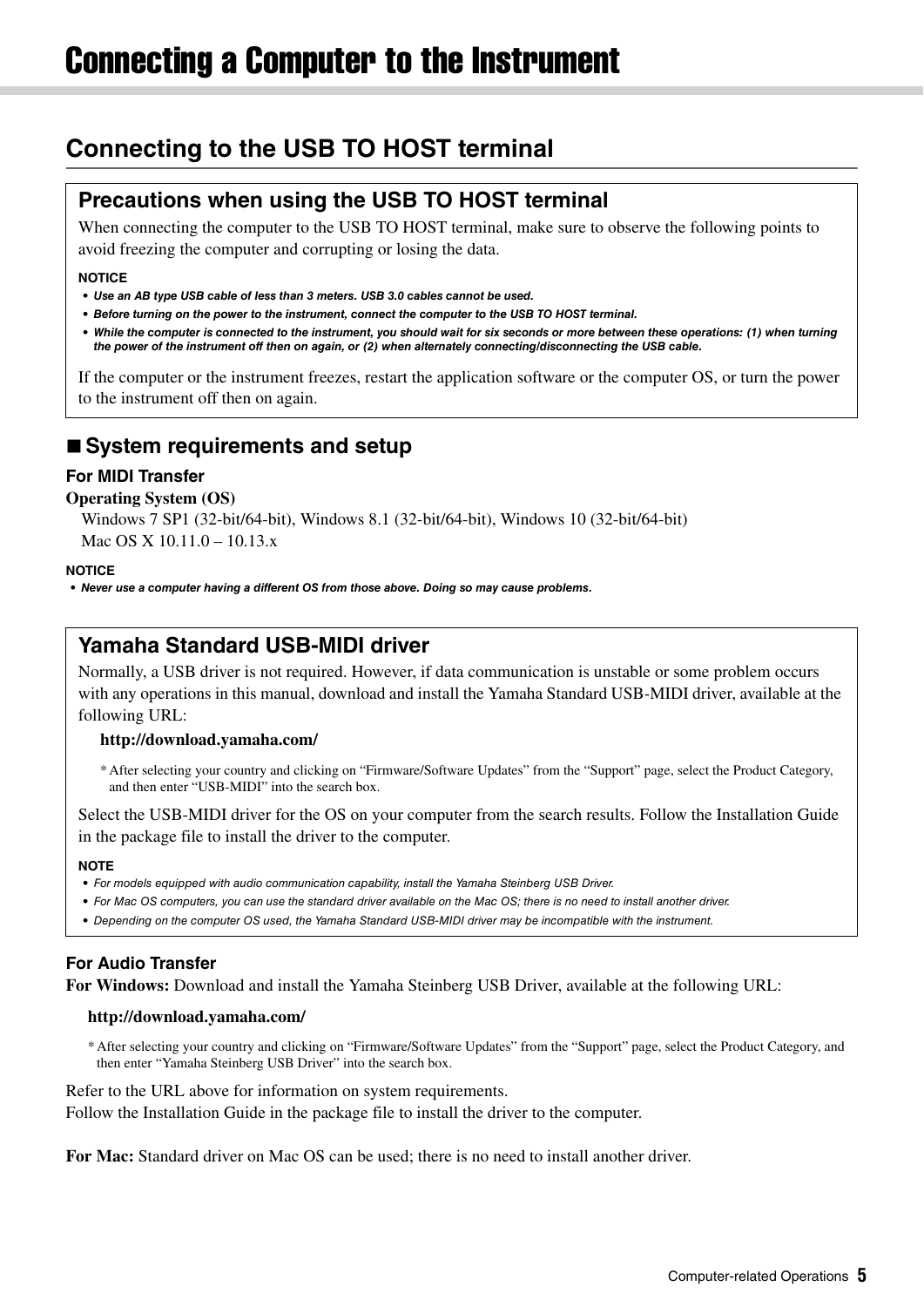#### **Connection**

- 1 **Turn off the power of the instrument.**
- 2 **Start the computer, then quit any running application software.**
- 3 **Connect the USB cable to the USB TO HOST terminal of the instrument, then to the USB terminal of the computer.**



#### 4 **Turn on the power of the instrument.**

The computer will automatically be set to enable MIDI communication with the instrument.

# <span id="page-5-0"></span>**Connecting to the MIDI terminals**

#### **NOTE**

• Audio data cannot be transmitted when your computer is connected to the MIDI terminals. To transmit audio data to your computer, use a USB cable to connect to the USB TO HOST terminal on the instrument. For instructions, refer to the "Connecting to the USB TO HOST terminal" on [page 5.](#page-4-1)

- 1 **Install the Yamaha USB-MIDI driver supplied with the USB-MIDI Interface to the computer.**  For details, refer to the manual of the USB-MIDI interface.
- 2 **Turn off the instrument, then connect the USB-MIDI interface to the USB terminal of the computer and to the MIDI terminals of the instrument.**

Shutting down or restarting the computer is not necessary.



3 **Turn on the power of the instrument.**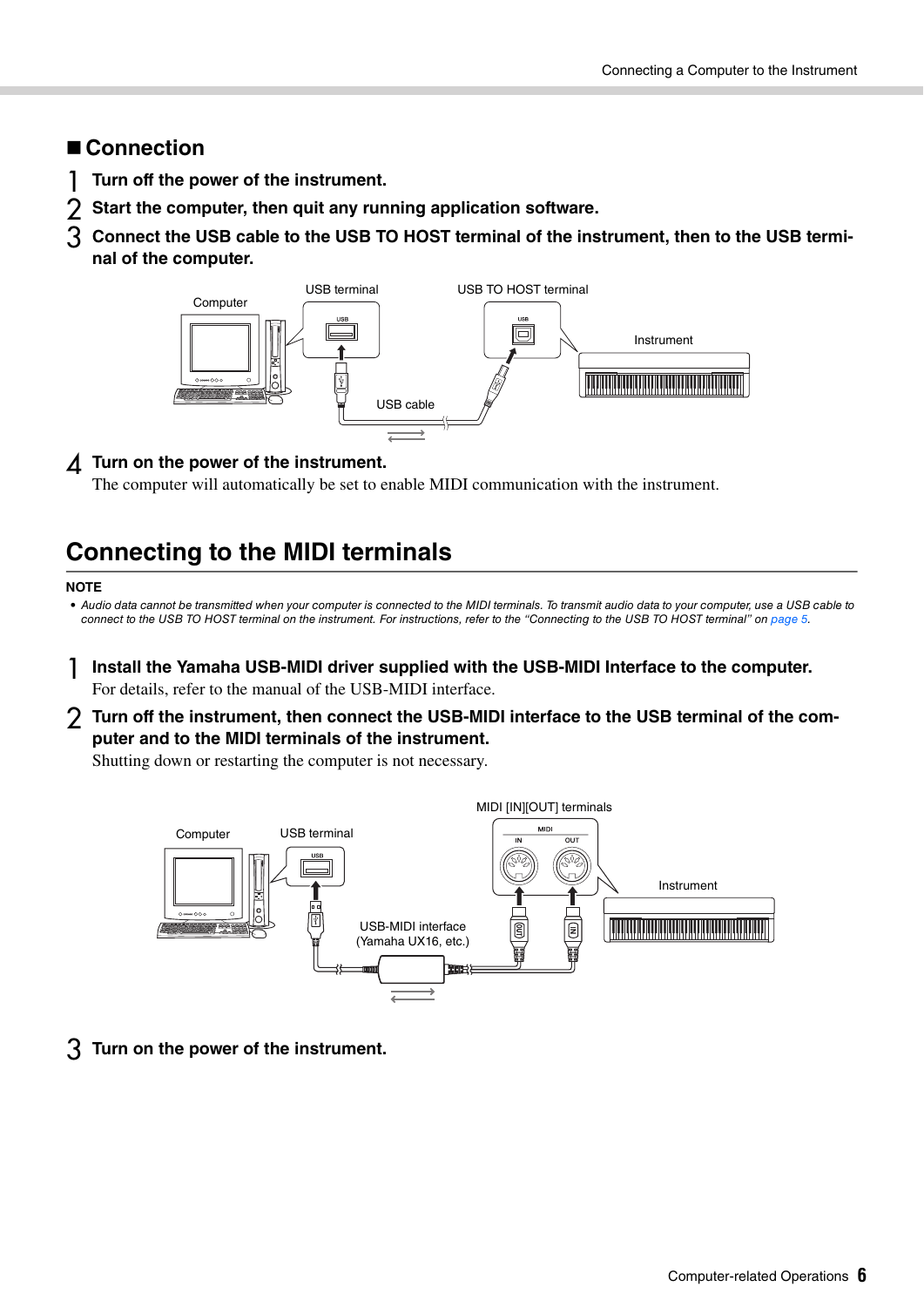<span id="page-6-0"></span>With the use of MIDI file playback software on your computer, you can play back Songs (MIDI files) via the sounds of the connected instrument. Moreover, with an audio playback application, you can play back audio song files on a computer through the built-in speakers of your instrument. This section covers the basic procedure.

- 1 **Connect the instrument to a computer ([page 5](#page-4-0)).**
- 2 **Start the file playback software/application on the computer.**

For detailed instructions, refer to the manual of your particular playback software.

- 3 **Have a playback file ready on the computer.**
- 4 **From the playback software, select the connected instrument as the output destination.**

#### 5 **Start playback of the file on the playback software.**

Song playback from the computer is output through the speakers of your instrument.

#### **NOTE**

- If the MIDI data includes any information for functions that are not supported by the instrument, the instrument will not play the data correctly.
- Not all models are equipped with audio playback functions; refer to the end of this manual or the Owner's Manual supplied with your instrument for specific information.

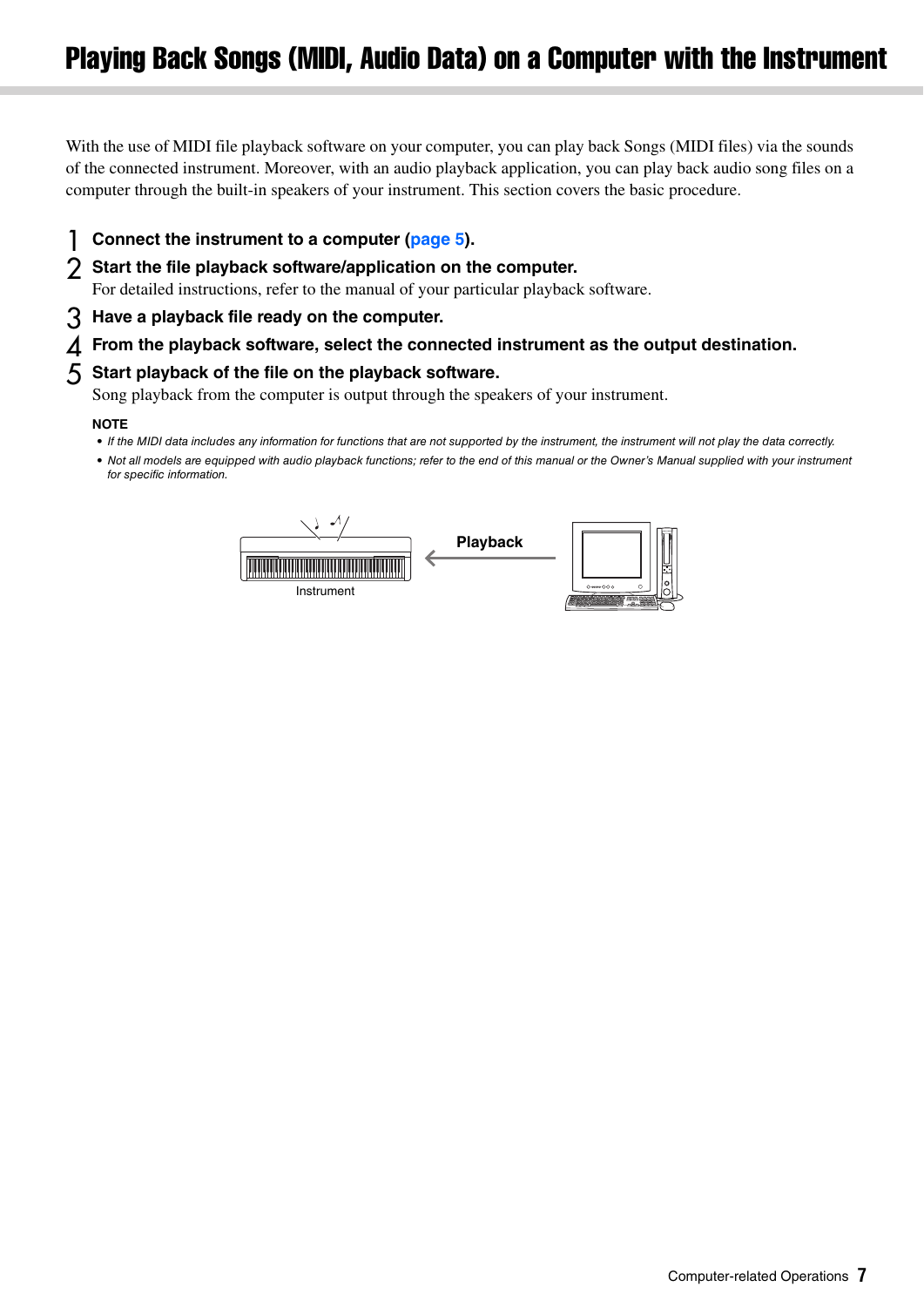<span id="page-7-0"></span>By using Music Production software on the computer, you can record your keyboard performance as MIDI data. For detailed instructions, refer to the manual of the application. This section covers the basic settings you need to make on the instrument for recording. Keep in mind that some of the following functions may not be built into the instrument.

#### **Local Control settings**

When recording the keyboard performance to the connected computer, the MIDI data you play will be transmitted to the computer then returned back to the instrument. This causes a "double" sound, since the tone generator of the instrument receives the keyboard performance data directly from the keyboard as well as the computer. To avoid this situation, set Local Control to "Off," in order to separate the tone generator of the instrument from the keyboard.

#### **NOTE**

• When you use a software synthesizer as a tone generator, be sure to make settings on the computer application so that the MIDI data received from the instrument will not be returned back to the instrument, in addition to setting Local Control to "Off"

#### **External Clock**

When playing back Style/Arpeggio data, you should set which clock is used, that of the instrument or the computer. If you use the clock of the computer, make settings on the instrument so that Style/Arpeggio playback follows the external clock.

#### **MIDI Transmit settings**

Make settings so that Style/Arpeggio playback as well as the keyboard performance will be transmitted to the computer. Note that some instruments cannot transmit playback data.

#### **Transmitting the Panel Settings (Initial Send)**

By executing this before recording, you can record the panel settings to the beginning of the Song data. This ensures that the proper and expected sounds will be produced when the recorded Song plays back.



# <span id="page-7-1"></span>Recording Your Keyboard Performance as Audio Data to a Computer

You can record your keyboard performance as audio data to a Music Production software on your computer. For more detailed instructions, refer to the Owner's Manual supplied with your instrument. To transmit audio data, you will need to install the Yamaha Steinberg USB Driver to your computer [\(page 5\)](#page-4-0).

#### **NOTE**

<sup>•</sup> Not all models are equipped for recording audio data via USB cables. For specific information, refer to the end of this manual, or the Owner's Manual supplied with your instrument.

<sup>•</sup> DAW stands for Digital Audio Workstation, which is application software that enables you to record, edit, and mix audio data. Some major DAW software include Cubase, Logic, SONAR and DigitalPerformer.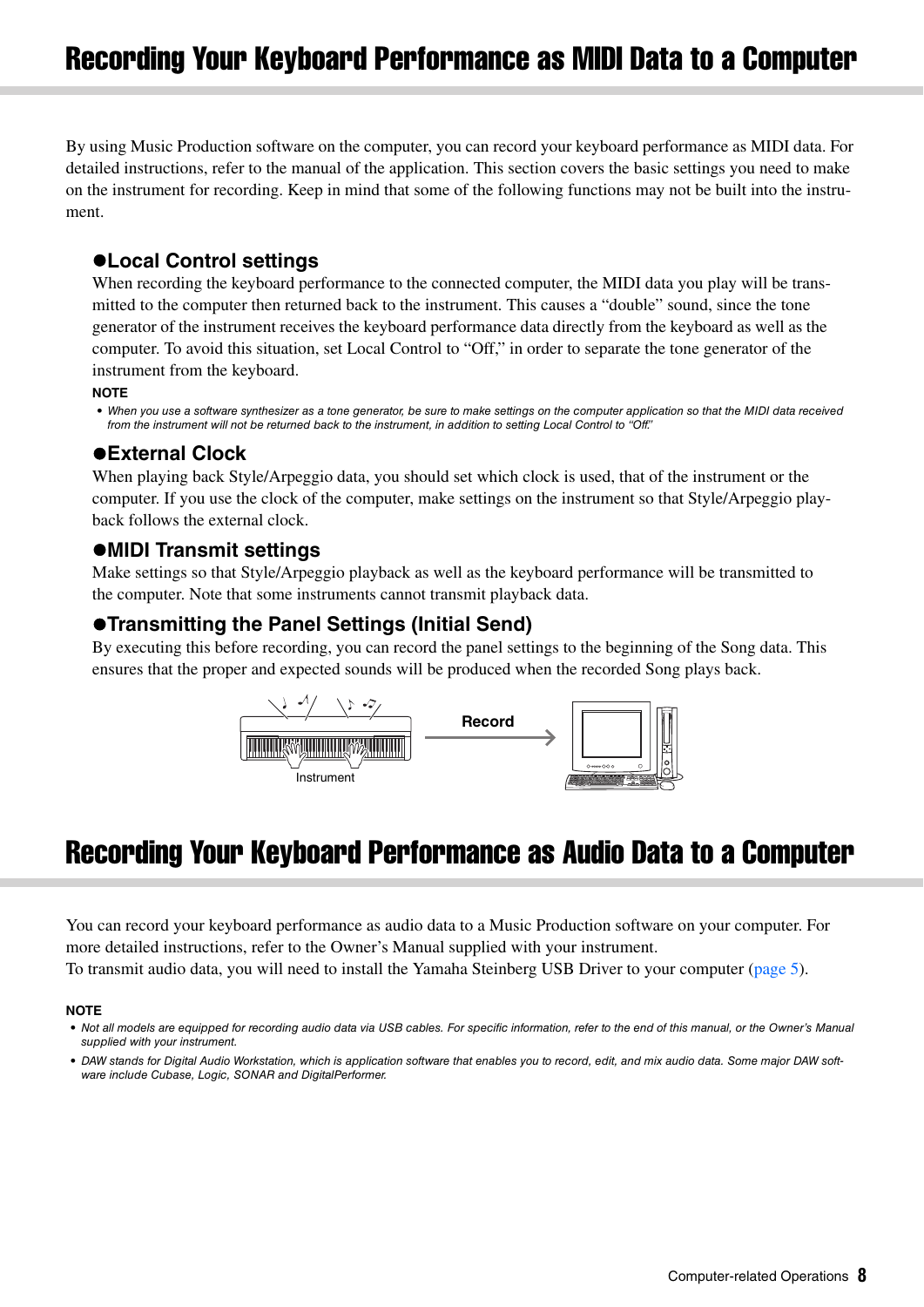<span id="page-8-0"></span>With Musicsoft Downloader (available for free downloading), the data of the following types can be transferred between the computer and instrument.

#### **Song files with the extension ".mid"**

#### **External Song**

This refers to Song data which is created on an external device other than your instrument (such as a computer). This refers also to Song data obtainable over the Internet.

#### **User Song**

This refers to Song data which is created via the Recording function of the instrument. User Song data can be transferred to the computer as backup, and then returned to the instrument.

#### **Style files with the extension ".sty"**

#### **External Style**

This refers to Style data which is created on an external device other than your instrument (such as a computer). This refers also to Style data obtainable over the Internet.

#### **User Style**

This refers to Style data which is created via the Recording function of the instrument. User Style data can be transferred to the computer as backup, and then returned to the instrument.

#### **Backup file with the extension "bup"**

This file which includes the panel settings and performance data can be transferred to the computer and saved as backup. The Backup file on the computer can be returned to the instrument again, allowing you to recall the panel settings and performance data you created previously.



The items included in the Backup file and data which can be transferred differ depending on the instrument. For details, refer to the end of this manual, or the Owner's Manual supplied with your instrument.

#### **NOTICE**

*• If batteries can be installed to the instrument:* 

*To avoid power down during data transfer and possible data loss, make sure to use the power adaptor rather than batteries when using the Musicsoft Downloader.* 

#### **NOTE**

<sup>•</sup> Make sure to stop playback of the Song or Style when using Musicsoft Downloader, since internal memory of the instrument cannot be accessed from the computer during playback.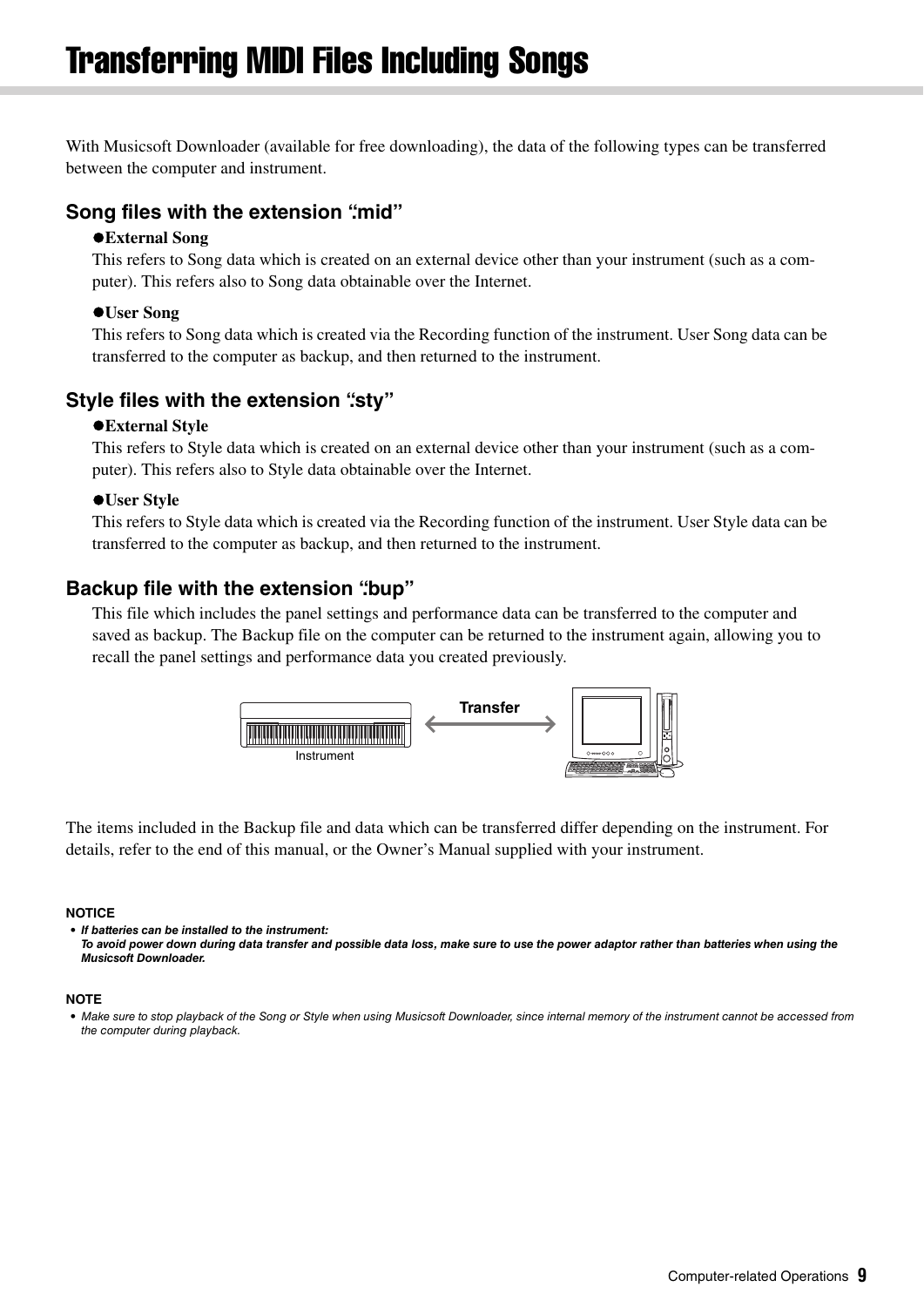## <span id="page-9-0"></span>**Installing Musicsoft Downloader**

#### **System Requirements**

Check the following Yamaha downloads website. Musicsoft Downloader is not supported in Macintosh.

#### 1 **On the computer, access the following site, then download Musicsoft Downloader.**

#### **http://download.yamaha.com/**

\* After selecting your country and clicking on "Firmware/Software Updates" from the "Support" page, select the Product Category, and then enter "Musicsoft Downloader" into the search box.

Select "Musicsoft Downloader" from the search results. Information about the computer system requirements and the installing can be confirmed on the display shown.

#### 2 **Execute installation by following the on-screen instructions.**

After installation is completed, confirm that the Shortcut icon is located on the screen or Musicsoft Downloader is added under Yamaha in the Start menu.

For detailed instructions of this application, refer to the Help.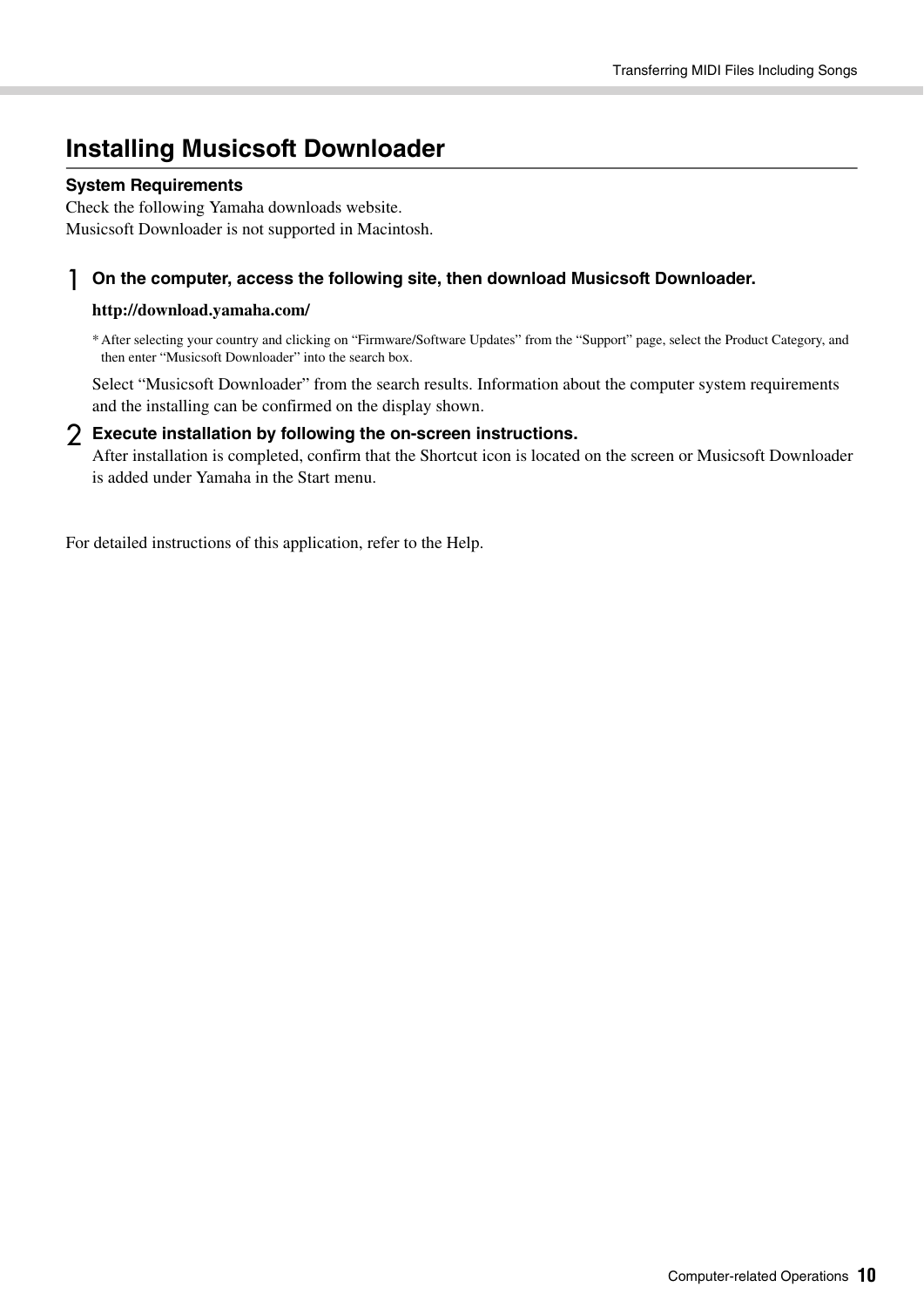# <span id="page-10-0"></span>**Transferring MIDI data from the Computer to the Instrument**

#### **NOTE**

• Depending on the instrument and the computer OS used, menu and screen indications may differ from those shown in the instructions below.

#### 1 **Connect the instrument to a computer.**

#### 2 **On the desktop of the computer, double-click the shortcut icon of Musicsoft Downloader.**

If you cannot find the shortcut icon, select [Start]  $\rightarrow$  [All Programs]  $\rightarrow$  [YAMAHA]  $\rightarrow$  [Musicsoft Downloader  $5] \rightarrow$  [Musicsoft Downloader].

Musicsoft Downloader launches, and the main window appears.

#### 3 **Click [Connection Check] at the bottom of the window.**

This operation checks whether communication between the computer and instrument has been properly established or not. If an error message appears, follow the on-screen instructions to check the connection status with the Yamaha USB-MIDI driver.

#### 4 **Click [Add File] to call up the file selection window.**

| Musicsoft Downloader                                                                                                                                                   |           |                         |               |      | $\vert \mathsf{x} \vert$ |
|------------------------------------------------------------------------------------------------------------------------------------------------------------------------|-----------|-------------------------|---------------|------|--------------------------|
| List of files stored temporarily                                                                                                                                       |           | Add File                |               |      |                          |
| File Name                                                                                                                                                              | Song Name |                         | Type          | Size |                          |
| UserSong1.MID                                                                                                                                                          |           |                         | MIDI Sequence | 1 KB |                          |
| 0: Available Space: 1.10 MB                                                                                                                                            | Move      | Move                    |               |      |                          |
| Electronic Musical Instruments<br>Flash Memory<br>$\Rightarrow$ USB<br>System Drive<br>My Computer<br>3½ Floppy (A:)<br>Disk (C:)<br>DVD/CD-RW Drive (D:)<br>$\bullet$ | File Name | Song Name               | Type          | Size |                          |
| New Folder<br>Delete                                                                                                                                                   | Refresh   | <b>Connection Check</b> |               | Help |                          |

5 **On the file selection window, select the desired file, then click [Open].** 



In the upper half box of the main window, the duplication of the selected file is shown.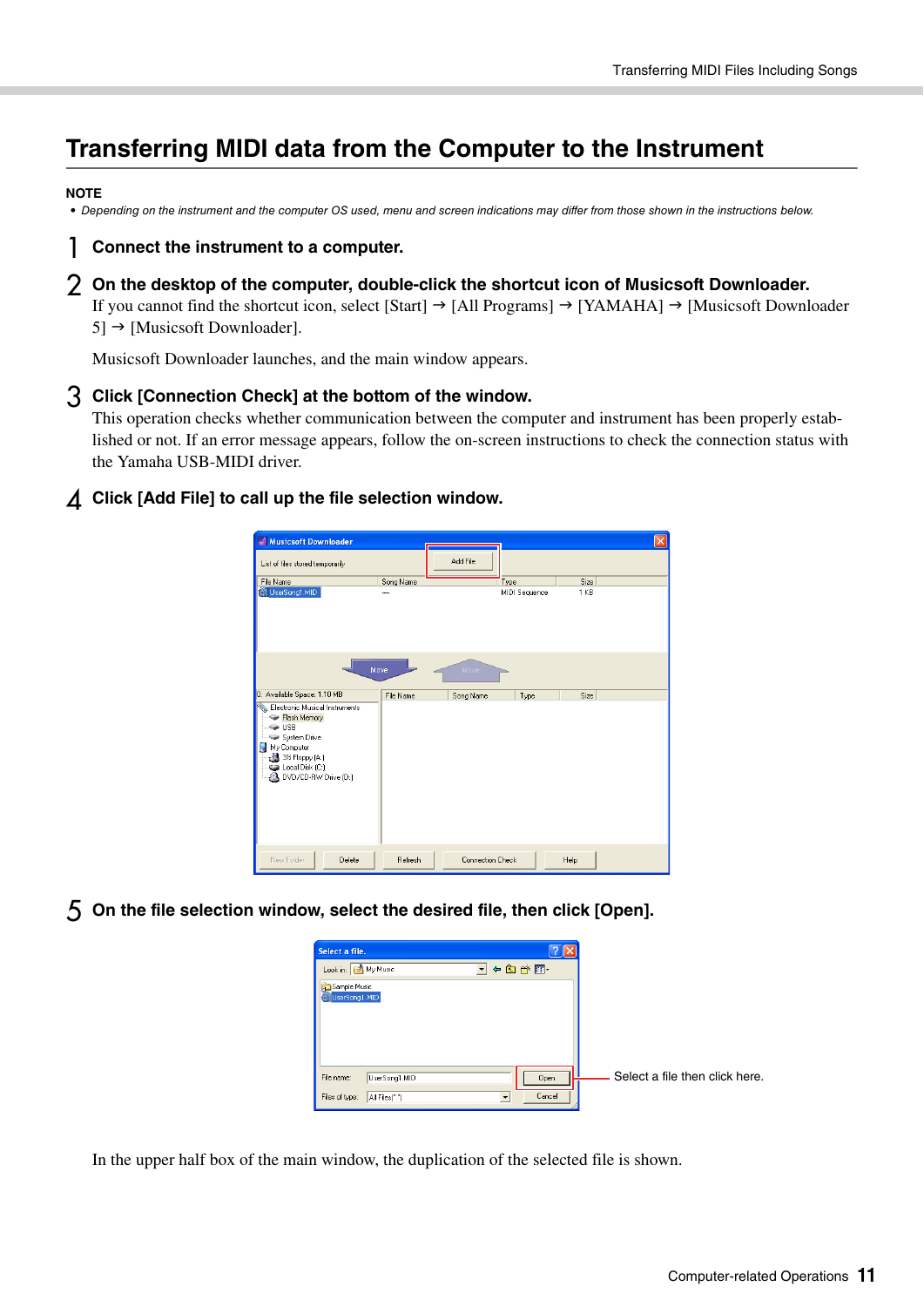#### 6 **At the lower left box of the main window, click "Electronic Musical Instruments," then select the desired destination drive.**

- If you wish to transfer Song (\*\*\*.mid) or Style (\*\*\*.sty) data to internal memory of the instrument, select "Flash Memory."
- If you wish to transfer Song (\*\*\*.mid) or Style (\*\*\*.sty) data to the USB storage device connected to the USB TO DEVICE terminal of the instrument, select "USB."
- If you wish to transfer Backup file (\*\*\*\*.bup) data, select "System Drive."

#### **NOTE**

• When a "USER FILES" folder is located under "Flash Memory" or "USB": For User Songs, select "USER FILES." Song files outside the "USER FILES" folder will be handled as External Songs. For External Songs, select a folder other than "USER FILES," or simply specify "Flash Memory" or "USB" (the area first displayed when clicking "Flash Memory" or "USB"). If you select "USER FILES" for External Songs, they will not be played back on the instrument.

#### **IMPORTANT**

*• Regarding Backup files, User Songs and User Styles created on the instrument, never change the file name on the computer. Doing so makes it impossible to transfer the Backup file to the instrument, and prevents User Song and User Style data from being recognized by the instrument.* 

| Musicsoft Downloader                                                                                                                                            |           |                         |               |      | $\overline{\mathsf{x}}$ |
|-----------------------------------------------------------------------------------------------------------------------------------------------------------------|-----------|-------------------------|---------------|------|-------------------------|
| List of files stored temporarily                                                                                                                                |           | Add File                |               |      |                         |
| File Name                                                                                                                                                       | Song Name |                         | Type          | Size |                         |
| S. UserSong1.MID                                                                                                                                                |           |                         | MIDI Sequence | 1 KB |                         |
|                                                                                                                                                                 | Move      | Move                    |               |      |                         |
| 0: Available Space: 1.10 MB                                                                                                                                     | File Name | Song Name               | Type          | Size |                         |
| Electronic Musical Instruments<br>Flash Memory<br>$\Rightarrow$ USB<br>System Drive<br>My Computer<br>3½ Floppy (A:)<br>Local Disk (C:)<br>DVD/CD-RW Drive (D:) |           |                         |               |      |                         |
| New Folder<br>Delete                                                                                                                                            | Refresh   | <b>Connection Check</b> |               | Help |                         |

Click "Electronic Musical Instruments," then select the desired destination drive.

7 **Select the file in the upper half box, then click the downward [Move] button.**  A confirmation message will appear. To cancel the operation, click [CANCEL] in this step.

#### 8 **Click [OK] to start data transfer from the computer to the instrument.**

#### **NOTICE**

- Never unplug the USB cable during data transfer. Not only will the data transfer fail, but also operation of the memory media may become *unstable and its contents may disappear completely when the power is turned on or off.*
- 9 **After data transfer is completed, close the window to quit the Musicsoft Downloader.**

#### 10 **On the instrument, use the data to play music.**

If you've transferred a Backup file (\*\*\*\*.bup), confirm that the panel settings have been changed as expected. If you've transferred a Song (\*\*\*.mid) or Style (\*\*\*.sty), select the corresponding number then start playback. For details, refer to the Owner's Manual of the instrument, or refer to [page 14](#page-13-0) in this document.

#### **NOTE**

• Note that the instrument cannot be operated while Musicsoft Downloader is running.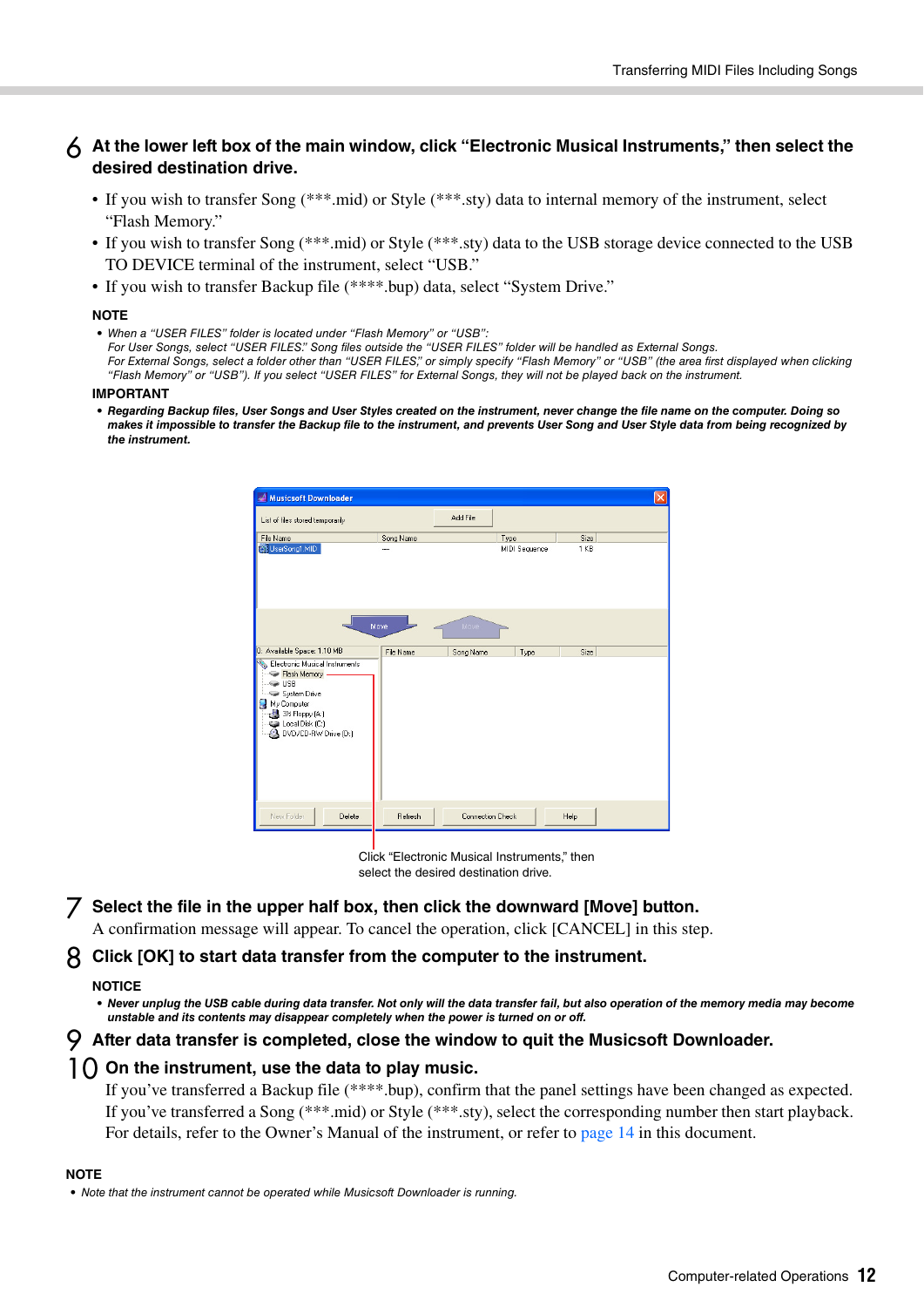# <span id="page-12-0"></span>**Transferring Song/Style data from the Instrument to the Computer**

#### **NOTE**

• Depending on the instrument and the computer OS used, menu and screen indications may differ from those shown in the instructions below.

#### 1 **Connect the instrument to a computer.**

2 **On the desktop of the computer, double-click the shortcut icon of Musicsoft Downloader.** 

If you cannot find the shortcut icon, select [Start]  $\rightarrow$  [All Programs]  $\rightarrow$  [YAMAHA]  $\rightarrow$  [Musicsoft Downloader  $5$ ]  $\rightarrow$  [Musicsoft Downloader].

Musicsoft Downloader launches, and the main window appears.

#### 3 **Click [Connection Check] at the bottom of the window.**

This operation checks whether communication between the computer and instrument has been properly established or not. If an error message appears, follow the on-screen instructions to check the connection status with the Yamaha USB-MIDI driver.

- 4 **At the lower left box of the main window, click "Electronic Musical Instruments," then select the desired source drive.** 
	- If you wish to transfer Song (\*\*\*.mid) or Style (\*\*\*.sty) data in internal memory of the instrument, select "Flash Memory."
	- If you wish to transfer Song (\*\*\*.mid) or Style (\*\*\*.sty) data in the USB flash memory connected to the USB TO DEVICE terminal of the instrument, select "USB."
	- If you wish to transfer Backup file (\*\*\*\*.bup) data, select "System Drive."

| Musicsoft Downloader                                                                             |               |                         |           |      | $\vert x \vert$ |
|--------------------------------------------------------------------------------------------------|---------------|-------------------------|-----------|------|-----------------|
| List of files stored temporarily                                                                 |               | Add File                |           |      |                 |
| File Name                                                                                        | Song Name     | Type                    |           | Size |                 |
|                                                                                                  | Move          | Move                    |           |      |                 |
| <sup>D</sup> Available Space: 1.10 MR                                                            | File Name     | Song Name               | Type      | Size |                 |
| Electronic Musical Instruments<br>Flash Memory<br>$\rightarrow$ USB<br>System Drive              | UserSong1.MID | $\cdots$                | MIDI Segu | 1 KB |                 |
| My Computer<br><b>Figure</b><br>3% Floppy (A:)<br>Disk (C:)<br>DVD/CD-RW Drive (D:)<br>$\bullet$ |               |                         |           |      |                 |
| New Folder<br>Delete                                                                             | Refresh       | <b>Connection Check</b> |           | Help |                 |

- 5 **In the lower right box of the window, select the desired file, then click the upward [Move] button.**  A confirmation message will appear. To cancel the operation, click [CANCEL] in this step.
- 6 **Click [OK] to start data transfer from the instrument to the computer's temporary storage area.**
- 7 **After a while, confirm that the transferred data appears in the box on the upper half of the window.**
- 8 **In the lower left box, select the desired destination folder, then click the downward [Move] button.**  A confirmation message will appear. To cancel the operation, click [CANCEL] in this step.

9 **Click [OK] to start data transfer from the temporary storage area to the specified destination folder of the computer.** 

**NOTICE**

- 10 **After data transfer is completed, confirm that the file is located in the specified folder of the computer.**
- **Quit Musicsoft Downloader.**

*<sup>•</sup> Never unplug the USB cable during data transfer. Not only will the data transfer fail, but also operation of the memory media may become unstable and its contents may disappear completely when the power is turned on or off.*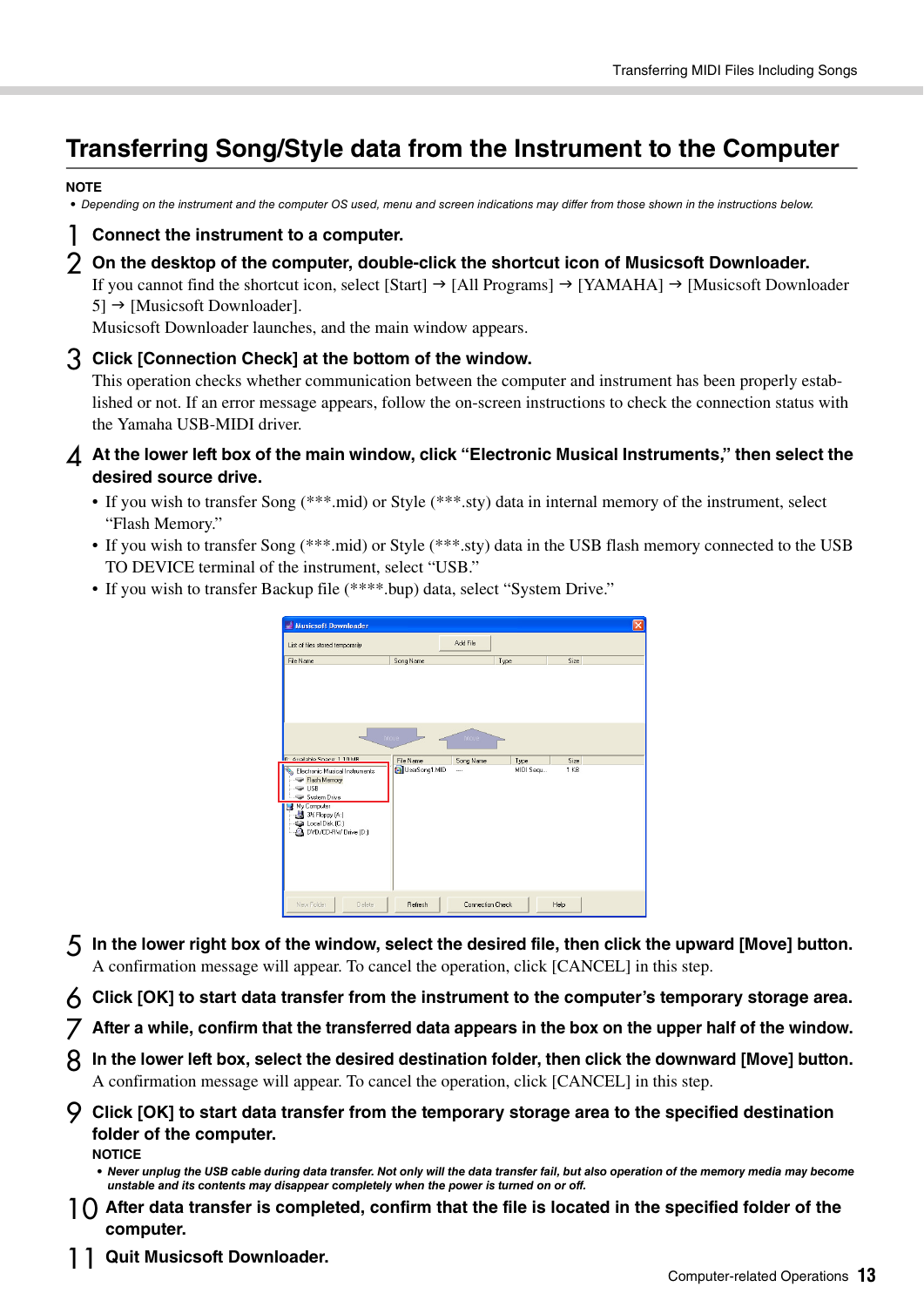<span id="page-13-0"></span>For instructions concerning models other than the following, refer to the relevant Owner's Manuals.

# **YDP-C71/YDP-S52/YDP-S51/YDP-S34/YDP-163/YDP-162/YDP-143/ YDP-142/CLP-625/CLP-525**

You can transfer up to 10 Song files from a computer to this instrument for playback. The transferred Songs are assigned to the D#6–C7 keys, letting you select and play them back.

#### **NOTE**

• The shapes of buttons may appear different from those on your instrument.

#### 1 **While holding down [DEMO/SONG], press one of the D**#**6–C7 keys to select a song to play back.**



#### **YDP-C71**

Playback continues the sequence: any other Songs transferred from the computer, followed by Demo Songs and Preset Songs.

#### **YDP-S52/YDP-S51/YDP-S34/YDP-163/YDP-162/YDP-143/YDP-142/CLP-625/CLP-525**

Playback continues the sequence: any other Songs transferred from the computer.

#### **To change the Song during playback:**

Press  $[+R]$  or  $[-L]$  to change to the next or previous Song.

#### 2 **Press [DEMO/SONG] or [PLAY] to stop playback.**

#### **Changing Playback Channels**

Try this operation when Song playback produces an unexpected or unnatural sound.

#### **To set Playback Channels to "1+2":**

While holding down [DEMO/SONG] and [PIANO/VOICE] simultaneously, press the C7 key.



With this operation, the Song data of only channels 1 and 2 will be played back. When Voices incompatible with this instrument are assigned to Channels 3 – 16 and the Piano parts are assigned to the Channels 1 and 2, this operation results in the proper or expected sound.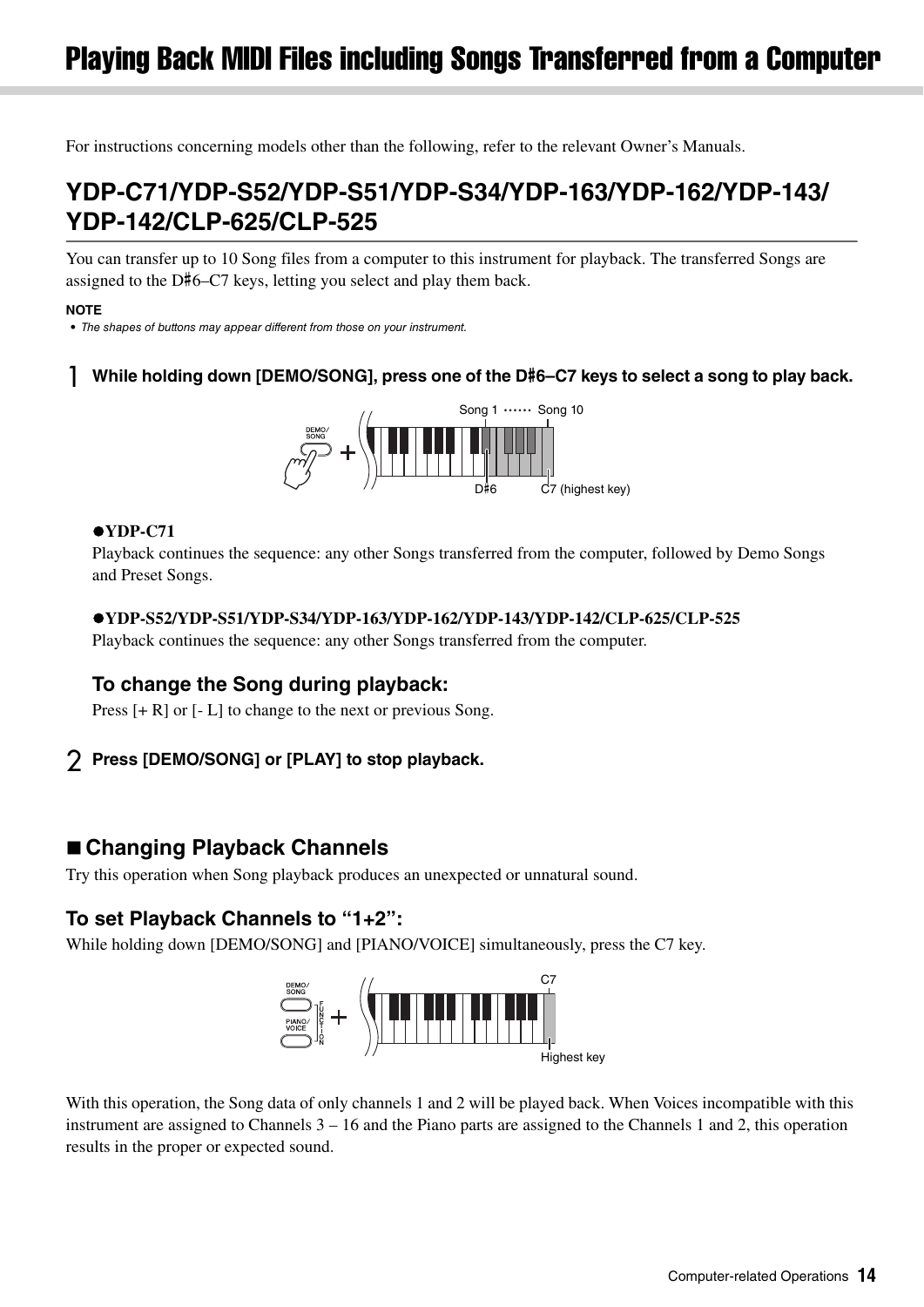#### **To set Playback Channels to "All":**

While holding down [DEMO/SONG] and the [PIANO/VOICE] simultaneously, press the B6 key.



With this operation, the Song data of all channels will be played back.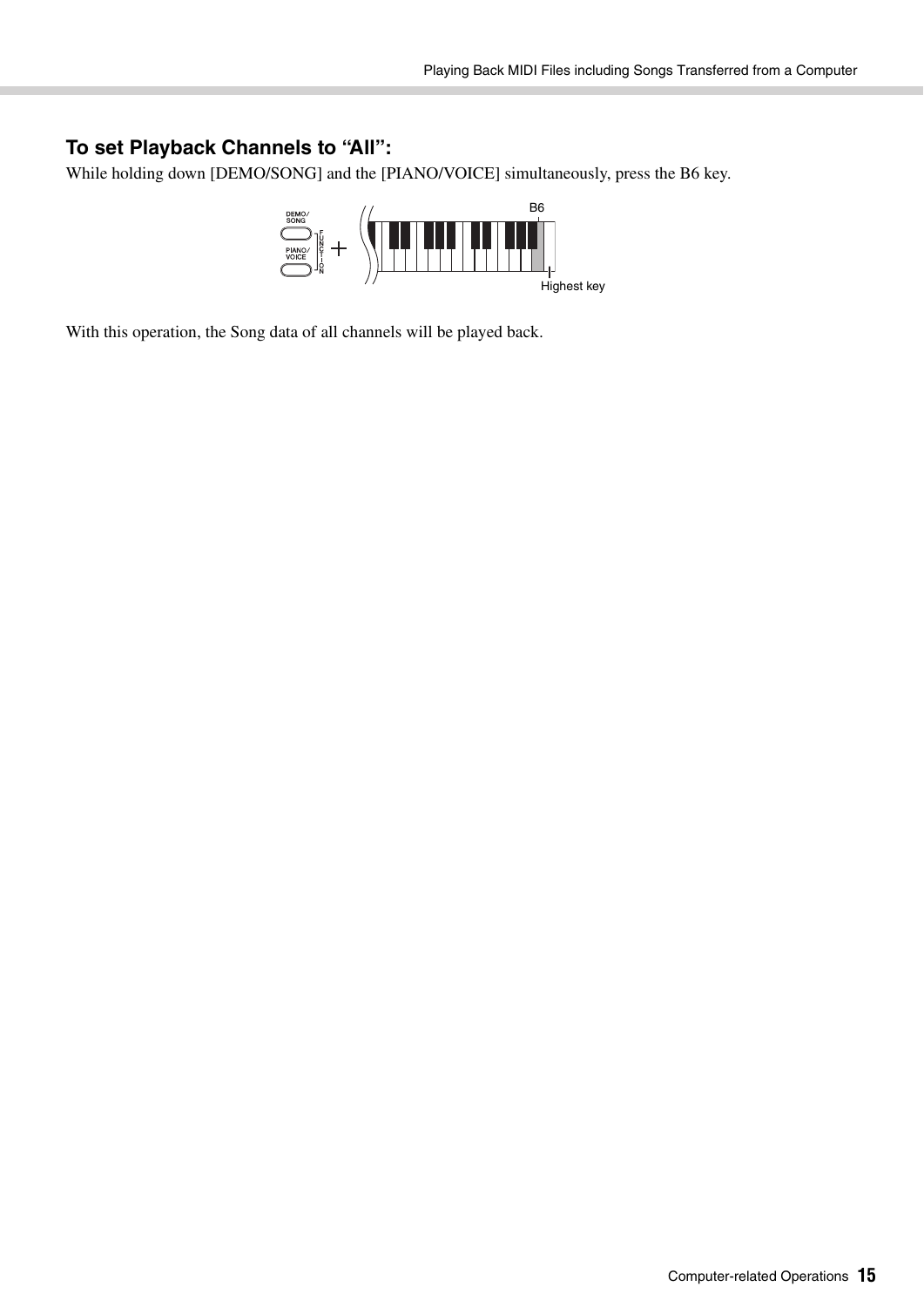# <span id="page-15-0"></span>Target Models and Functions / Zielmodelle und Funktionen / Modèles cibles et fonctions / Modelos y funciones objetivo / Modelos de destino e funções / Modelli interessati e funzioni / Doelmodellen en functies / Modele i funkcje / **Применимые модели и функции** / Målmodeller og funktioner / Målmodeller och funktioner

If the model name of your instrument is not listed above, refer to the Owner's Manual supplied with your instrument to check its functions.

|                                    | Data formats compatible for transfer with Musicsoft Downloader (page 9) |                   |                                 |                                        |                       |                  |
|------------------------------------|-------------------------------------------------------------------------|-------------------|---------------------------------|----------------------------------------|-----------------------|------------------|
|                                    | <b>User Song</b>                                                        | <b>User Style</b> | <b>Backup File</b>              | <b>External Song</b>                   | <b>External Style</b> | <b>USB</b> Audio |
| <b>YDP-S52/S51</b>                 | $\checkmark$                                                            |                   |                                 | ✓<br>(SMF Formats<br>0 & 1)            |                       |                  |
| <b>YDP-S34</b>                     | $\checkmark$                                                            |                   |                                 | (SMF Formats<br>0 & 1)                 |                       | $\checkmark$     |
| <b>YDP-C71</b>                     | ✓                                                                       |                   | $\checkmark$<br>$(YDP-C71.bup)$ | $\checkmark$<br>(SMF Formats<br>0 & 1  |                       |                  |
| YDP-163/143                        | $\checkmark$                                                            |                   |                                 | $\checkmark$<br>(SMF Formats<br>0 & 1  |                       |                  |
| YDP-162/142                        | $\checkmark$                                                            |                   |                                 | $\checkmark$<br>(SMF Formats<br>0 & 1) |                       |                  |
| <b>PSR-S970/S770</b>               | ✓                                                                       | ✓                 | ("Model<br>Name".bup)           | $\checkmark$<br>(SMF Formats<br>0 & 1) |                       |                  |
| <b>PSR-S950</b>                    | ✓                                                                       | ✓                 | $\checkmark$<br>(PSR-S950.bup)  | $\checkmark$<br>(SMF Formats<br>0 & 1) | ✓                     |                  |
| <b>PSR-S750</b>                    | $\checkmark$                                                            | $\checkmark$      | $\checkmark$<br>(PSR-S750.bup)  | $\checkmark$<br>(SMF Formats<br>0 & 1) | $\checkmark$          |                  |
| <b>PSR-S670</b>                    | $\checkmark$                                                            | $\checkmark$      | $\checkmark$<br>(PSR-S670.bup)  | ✓<br>(SMF Formats<br>0 & 1)            | $\checkmark$          |                  |
| <b>PSR-I455</b>                    |                                                                         |                   | $\checkmark$<br>(PSR-I455.bup)  | $\checkmark$<br>(SMF Formats<br>0 & 1) |                       |                  |
| <b>PSR-E453</b>                    |                                                                         |                   | $\checkmark$<br>(PSR-E453.bup)  | $\checkmark$<br>(SMF Formats<br>0 & 1  | $\checkmark$          | $\checkmark$     |
| <b>PSR-E443</b>                    |                                                                         |                   | $\checkmark$<br>(PSR-E443.bup)  | $\checkmark$<br>(SMF Formats<br>0 & 1) | $\checkmark$          |                  |
| <b>PSR-E433</b>                    |                                                                         |                   | $\checkmark$<br>(PSR-E433.bup)  | (SMF Formats<br>0 & 1)                 | $\checkmark$          |                  |
| <b>PSR-E363</b>                    |                                                                         |                   | (PSR-E363.bup)                  | $\checkmark$<br>(SMF Formats<br>0 & 1) | $\checkmark$          | $\checkmark$     |
| <b>PSR-E353</b>                    |                                                                         |                   | $\checkmark$<br>(PSR-E353.bup)  | $\checkmark$<br>(SMF Formats<br>0 & 1  | $\checkmark$          |                  |
| <b>PSR-E343/</b><br><b>YPT-340</b> |                                                                         |                   | $\checkmark$<br>(PSR-E343.bup)  | $\checkmark$<br>(SMF Formats<br>0 & 1) | $\checkmark$          |                  |
| <b>PSR-E243/</b><br><b>YPT-240</b> |                                                                         |                   |                                 |                                        |                       |                  |